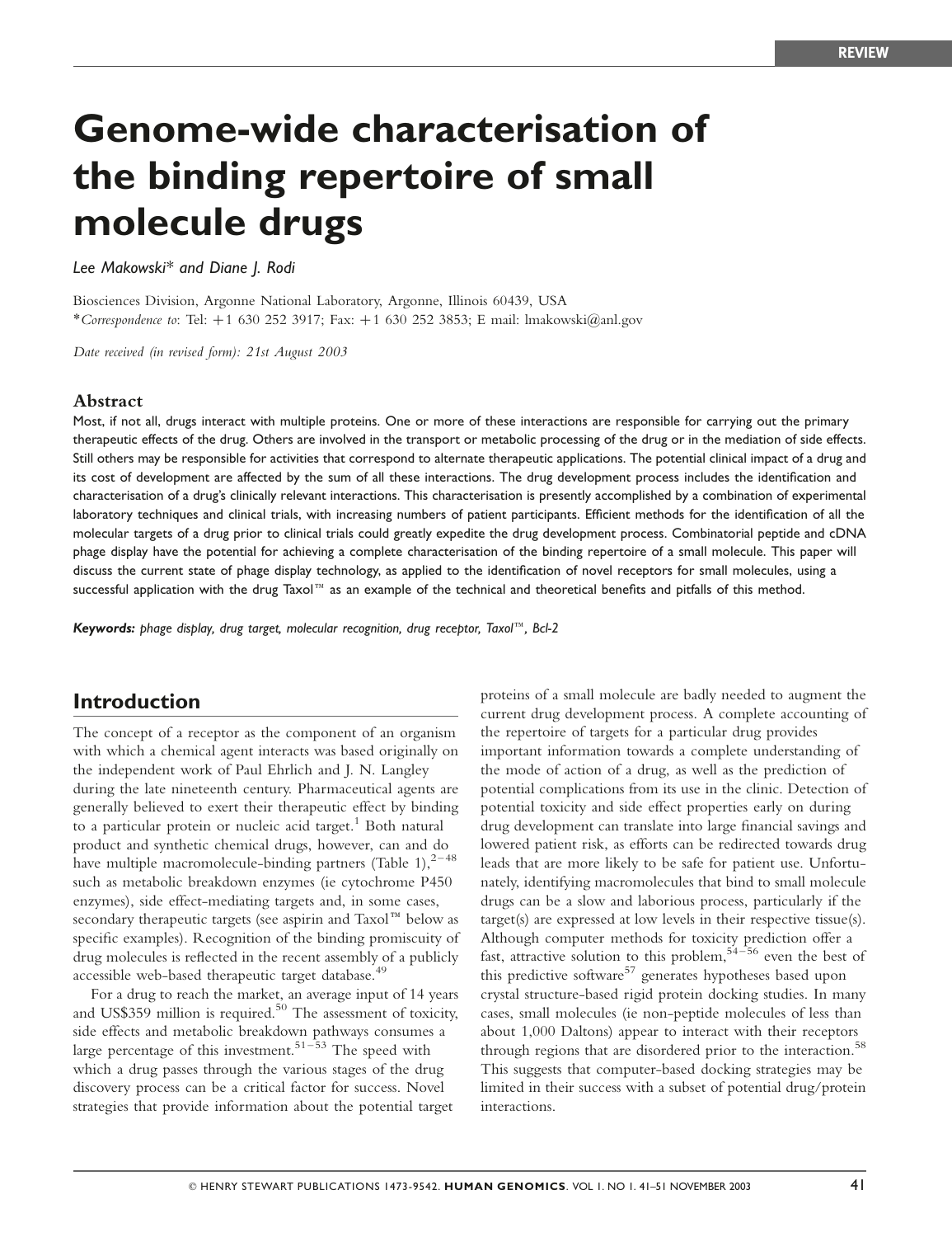| <b>Drug</b> | <b>Target</b>                 | <b>Physiological effect</b>      | <b>Experimentally</b><br>confirmed? |
|-------------|-------------------------------|----------------------------------|-------------------------------------|
| Taxol™      | $\beta$ -Tubulin              | Mitotic block                    | Yes <sup>2</sup>                    |
|             | Bcl-2                         | Apoptosis                        | Yes <sup>3</sup>                    |
|             | P-glycoprotein                | Drug resistance                  | Yes <sup>4,5</sup>                  |
|             | CD <sub>18</sub>              | LPS-like activity                | Yes <sup>6</sup>                    |
|             | Topoisomerase II              | Mitotic block?                   | Yes <sup>7</sup>                    |
|             | Hsp90                         | $\ddot{\cdot}$                   | Yes <sup>8</sup>                    |
| Aspirin     | <b>COX</b>                    | Anti-inflammatory activity       | Yes <sup>9</sup>                    |
|             | $IKKK\beta$                   | Anti-inflammatory activity       | Yes <sup>10</sup>                   |
|             | Carbonic anhydrase            | Anti-inflammatory activity       | Yes <sup>11</sup>                   |
|             | Antithrombin III              | Anticoagulant activity           | Yes <sup>12</sup>                   |
|             | <b>LCHAD</b>                  | Beta-oxidation inhibition        | Yes <sup>13</sup>                   |
|             | Fatty acid-binding protein    | Peroxisome proliferator activity | Implied <sup>14</sup>               |
| Gentamicin  | 16S ribosomal RNA             | Antibiotic activity              | Yes <sup>15</sup>                   |
|             | $\alpha$ 9 nAChR              | Side effects on organ of Corti   | Yes <sup>16,17</sup>                |
|             | Glutamate dehydrogenase       | Nephrotoxicity                   | Yes <sup>18</sup>                   |
|             | Steroidogenic enzymes?        | Sperm count decline              | Implied <sup>19</sup>               |
| Ibuprofen   | Prostaglandin H(2) synthase-l | Anti-inflammatory activity       | Yes <sup>20</sup>                   |
|             | Steroid sulfotransferase      | <b>Toxicity</b>                  | Yes <sup>21</sup>                   |
|             | $\ddot{?}$                    | PMN migration inhibition         | Implied <sup>22</sup>               |
| Saquinavir  | HIV protease                  | Anti-HIV activity                | Yes <sup>23</sup>                   |
|             | PPAR <sub>Y</sub>             | Fat metabolism effects           | Yes <sup>24</sup>                   |
| Neomycin B  | 16S ribosomal RNA             | Antibiotic activity              | Yes <sup>25</sup>                   |
|             | Multiple ribozymes            | $\ddot{?}$                       | Yes <sup>26,27</sup>                |
|             | $\alpha$ 9 nAChR              | Side effects on organ of Corti   | Yes <sup>16</sup>                   |
|             | Inositol phospholipids        | Inhibition of phospholipase C    | Yes <sup>28</sup>                   |
|             | RRE RNA from HIV              | Anti-HIV activity                | Yes <sup>29</sup>                   |
|             | Glutamate dehydrogenase       | Nephrotoxicity                   | Yes <sup>18</sup>                   |
| Penicillin  | $\beta$ -Lactamase            | Antibiotic activity              | Yes <sup>30</sup>                   |
|             | GSH S-transferase             | ?                                | Yes <sup>31</sup>                   |
|             | $\ddot{\cdot}$                | IFN- $\gamma$ modulation         | Implied <sup>32</sup>               |

Table 1. A sample list of drugs on the market for which multiple protein/macromolecule targets have been identified or implied<sup>1</sup> in the literature

(continued)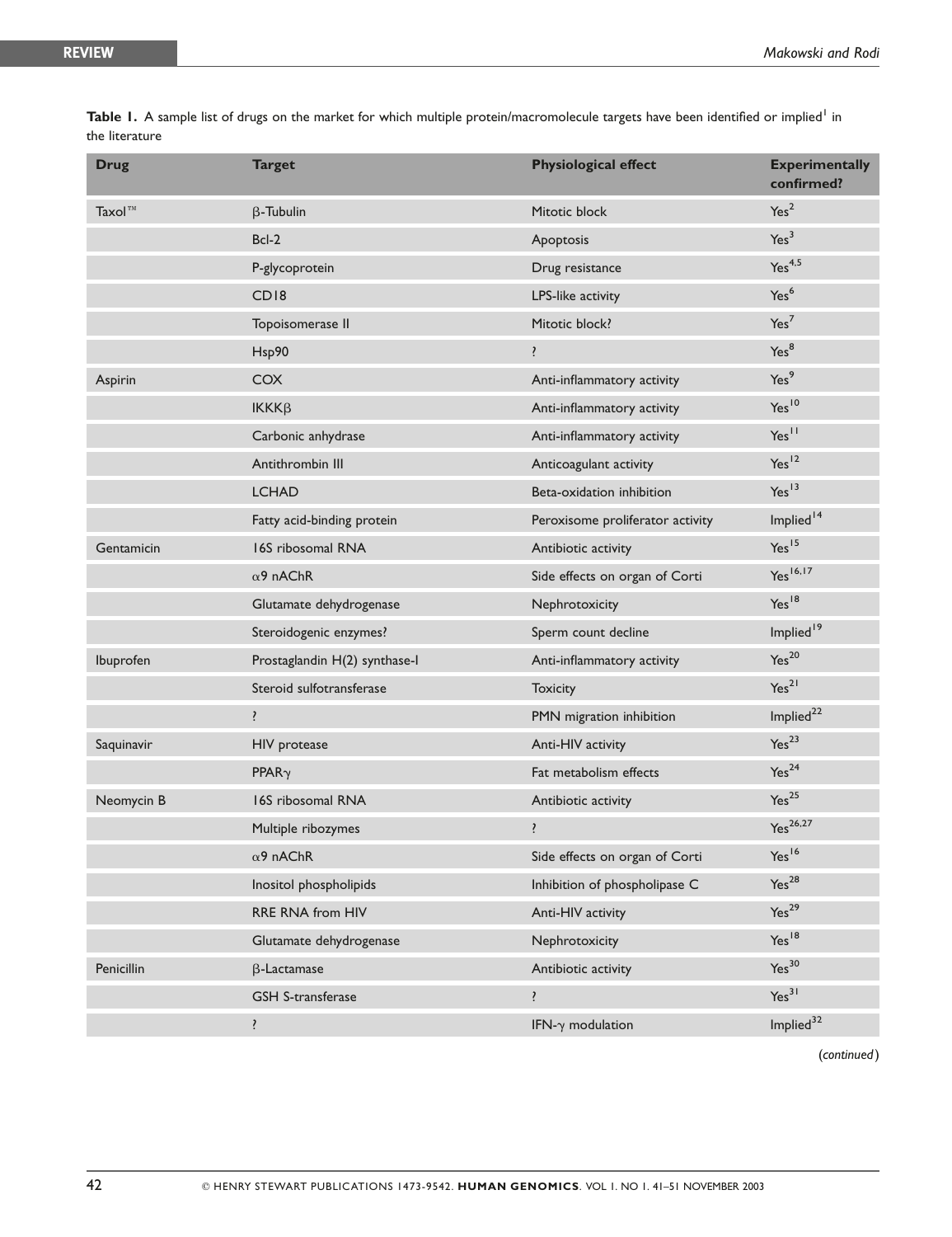|  | Table 1. Continued |
|--|--------------------|
|  |                    |

| <b>Drug</b>      | <b>Target</b>                        | <b>Physiological effect</b> | <b>Experimentally</b><br>confirmed? |
|------------------|--------------------------------------|-----------------------------|-------------------------------------|
| Genistein        | Tyrosine protein kinase              | Multiple cellular effects   | $Yes33-35$                          |
|                  | Topoisomerase I and II               | Multiple cellular effects   | Yes <sup>36,37</sup>                |
|                  | Oestrogen receptor $\beta$           | Partial agonist activity    | Yes <sup>38,39</sup>                |
| Fluoroquinolones | GyrA gene product                    | Antibiotic activity         | Yes <sup>40</sup>                   |
|                  | ParC (topoisomerase IV) gene product | Antibiotic activity         | Yes <sup>41,42</sup>                |
| CGP64222         | <b>HIV TAR RNA</b>                   | Anti-HIV activity           | Yes <sup>43</sup>                   |
|                  | <b>CXCR4</b> coreceptor              | Anti-HIV activity           | Yes <sup>44</sup>                   |
| Flavopiridol     | Cyclin-dependent kinase              | Anti-cancer activity        | Yes <sup>45</sup>                   |
|                  | Duplex DNA                           | Anti-cancer activity        | Yes <sup>46</sup>                   |
| Coumarins        | DNA gyrase                           | Antibiotic activity         | Yes <sup>47</sup>                   |
|                  | hel gene product(s)                  | Antibiotic activity         | Possible <sup>48</sup>              |

Note: <sup>1</sup> 'Implied' means that there is no direct data to substantiate the direct binding of that drug to that particular target, merely indirect evidence.

LCHAD: long chain 3-hydroxyacyl-CoA-dehydrogenase; nAChR: neuronal nicotinic acetylcholine receptor; COX: cyclooxygenase; PPAR: peroxisome proliferator-activated receptor; RRE: Rev response element; GSH: glutathione S-transferase; TAR: transactivation response; LPS: lipopolysaccharide; PMN: polymorpho-nuclear leukocyte.

In this paper, we outline a strategy for identifying the targets of small molecules based on the screening of protein or combinatorial peptide libraries displayed on phage particles. The ultimate goal is the complete delineation of all the targets for a small molecule. Since known receptors are mainly proteins, the discussion will be limited to the identification of protein targets. These strategies have been validated using libraries of cDNA expression products<sup>59–61</sup> and libraries of combinatorial peptides. The latter have been used to identify a novel target for Taxol<sup>M</sup>,<sup>3</sup> and carry out an *in vitro* approach to the identification of ATP-binding proteins within entire proteomes (Makowski et al., in preparation).

## The number of targets of a drug

Most, if not all, drugs interact with multiple macromolecules. Some of these molecules conform to the concept of a 'receptor', in that they are responsible for mediating the primary therapeutic effects of the drug. Other target molecules would not classically be referred to as receptors because they are involved in transport, chemical processing or the side effects of the drug. Some of these interactions are non-specific, such as the interactions between hydrophobic drugs and serum proteins. These interactions are, however, critical elements in defining the clinical effect of the drug. Table 1 lists the known 'specific' macromolecular targets for a few representative drugs. Some of the best drugs may be more effective than related molecules because they bind two or more targets relevant to their clinical action. Aspirin, the most potent anti-inflammatory agent

identified to date, has at least three targets that mediate antiinflammatory activity. The anti-cancer activity of  $\text{Taxol}^{\text{TM}}$  is greater than that of other mitotic spindle poisons, presumably because it interacts with the anti-apoptotic protein Bcl-2, as well as with  $\beta$ -tubulin.<sup>3</sup>

A small molecule that binds to no macromolecules (if such a thing exists) will be biologically inert. Conversely, a small molecule that binds to hundreds of proteins may possess numerous therapeutic applications but will have a very high chance of being toxic, as any one of these interactions might disrupt an essential molecular function. A good drug, therefore, should be expected to bind to somewhere between one and a dozen proteins. One, or possibly a few, of these interactions will mediate the primary activity of the drug. The necessity of specific action demands that small molecule drugs bind with high affinity and specificity to a relatively limited number of protein targets.

Between 3,000 to 10,000 new disease-related targets are expected to emerge out of the Human Genome Project and related sequencing projects such as the Microbial Genome Program of the US Department of Energy.<sup>62</sup> Parallel synthesis or combinatorial chemistry is similarly expected to generate a coordinate build-up of lead compounds. This concurrent accumulation of targets and drug candidates may not automatically translate into an increased introduction of Food and Drug Administration-approved pharmaceuticals into the medical marketplace. Although high-throughput combinatorial chemistry can create staggering molecular diversity, this diversity may be irrelevant or only semi relevant to the drug target population.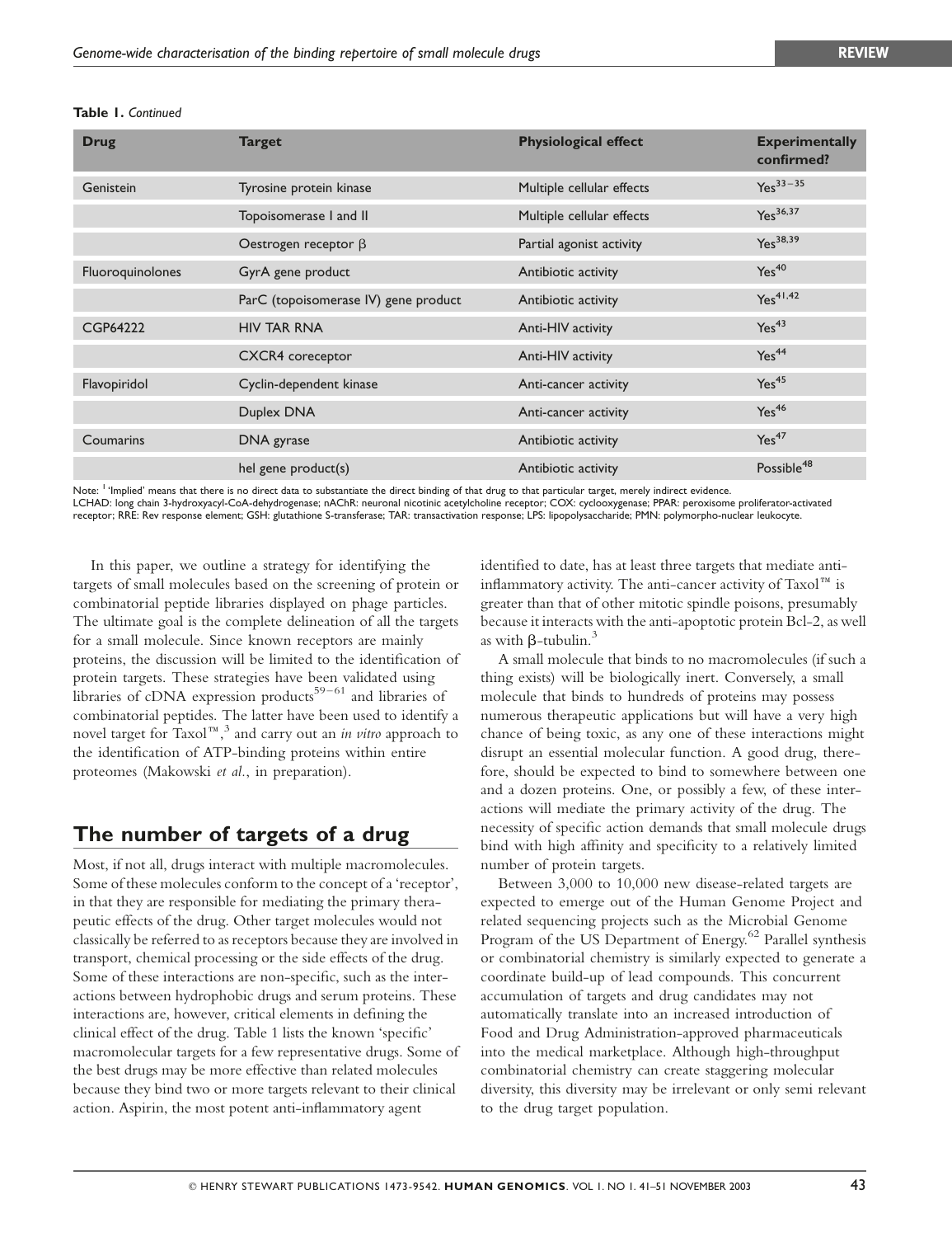Natural products and their derivatives have evolved to bind to a relatively limited number of proteins in order to be non-toxic to the organism from which they derive. The only exceptions to this rule are a few widely used metabolites, such as ATP, that bind to many different proteins. Synthetic molecules are not so limited. No evolutionary pressure has restricted the number of their biological targets on the basis of inactivity or toxicity. It is possible that the members of many classes of synthetic molecules will bind to many different macromolecules, thus increasing the percentage that will fail toxicity screening. This effect may be partially responsible for the difficulties that combinatorial chemistry has had in superseding natural product leads in the drug development pipeline. There has been a growing trend towards the synthesis of focused, natural product-like libraries<sup>63</sup> which 'partake of the "wisdom" of natural products'.<sup>64</sup> This focused library approach may limit the chemical diversity to a biologically relevant subpopulation.

# Methods for identification of the molecular targets of a small molecule

Conceptually, it should be possible to develop methods that are capable of identifying all the targets of a small molecule drug or drug candidate. One could conceive of an ideal tool a biological interaction chip containing an indexed set of all the molecular surfaces available to a drug molecule within the human body (and within human pathogens and animal models for human pathologies). A simple screen, allowing for very high sensitivity detection of a drug candidate bound to each of the proteins on this chip, could then be used to identify the dozen or so targets expected for a successful drug candidate and rule out promiscuous, potentially toxic drug candidates. An ideal, universal system of this kind is far beyond the relatively simple protein or peptide chips currently under development.<sup>65</sup> What is available now?

The most obvious path to a full accounting of the targets of a small molecule is to create an affinity column containing an immobilised form of the small molecule (preferably attached via tethers to at least two different locations so that every portion of the small molecule is free for binding in at least one of the tagged forms). A cell extract poured through the column will allow those molecules with high affinity to the drug to be bound to the column. Identification of those targets, either by gel electrophoresis and/or mass spectrometry, provides an accounting of the molecules with high affinity for the immobilised small molecule. This strategy has been successful for the identification of numerous molecular targets<sup>66</sup> and will continue to be used. It may be difficult to identify poorly expressed targets, targets that are membrane bound, or large complexes via this technique, as well as to distinguish true positives from false positives.

# Bacteriophage display libraries

An efficient way of improving the signal-to-noise ratio in an affinity selection process is to physically link a phenotype to a biologically 'amplifiable' genotype. Several such 'surface display systems' are now in use (such as ribosome display and cell surface display) $67-69$  and some of these have been validated for novel drug-protein interaction identification (see McPherson et al.,<sup>70</sup> where a tagged version of the drug FK506 was used as a probe molecule against libraries of mRNA-protein fusion molecules constructed from human liver, kidney and bone marrow transcripts). The simplest and most widespread cost-effective systems for carrying out this linkage, however, are bacteriophage display libraries.<sup>71</sup> In these libraries, the DNA encoding a protein or peptide is inserted into the gene of a structural protein of the phage in such a way that its expression product is displayed on the surface of the phage as a fusion to the structural protein, but without disrupting an essential function of that structural protein. A library of phages, each displaying a different expression product, is screened for members that exhibit affinity to a target (using an affinity column, as described above, or a related technique referred to as 'biopanning'<sup>72</sup>). Even if this affinity selection results in only a handful of positive 'hits', because of the linkage of phenotype to genotype, it is possible to characterise these 'hits' because the affinity-selected phage can be grown and the sequence of the inserted DNA ascertained. This process circumvents the need to carry out highly sensitive chemical analysis of small amounts of material separated via binding to the drug target. The majority of bacteriophage display systems have been based upon the filamentous phage  $M13$ ,<sup>71</sup> but the inherent limitations of a biological system based upon membrane extrusion for replication<sup>73</sup> has led to the development of phage display systems based upon such lytic phages as T7 and  $\lambda$ .<sup>74</sup>

## cDNA expression product libraries

It is now possible to construct libraries of cDNA expression products displayed on the surface of phage particles and to screen them for members exhibiting affinity to small molecules. cDNA sequences are inserted into the gene for a structural protein in such a way that the expression product is displayed on the surface of a virion. Even if only a single phage particle is selected for affinity to a small molecule, it is possible to identify the gene product responsible because the virus can be grown in quantities sufficient for sequencing the viral DNAwhich contains an insert coding for the gene product displayed on the surface. A similar approach using genomic libraries is also possible, whereby whole genomes are chemically fragmented and cloned into the phage genome.<sup>75–79</sup> A principal shortcoming of this method is that many gene products do not fold properly on a phage surface, particularly large proteins and membrane proteins. This drawback can be alleviated by the use of genomic DNA fragmented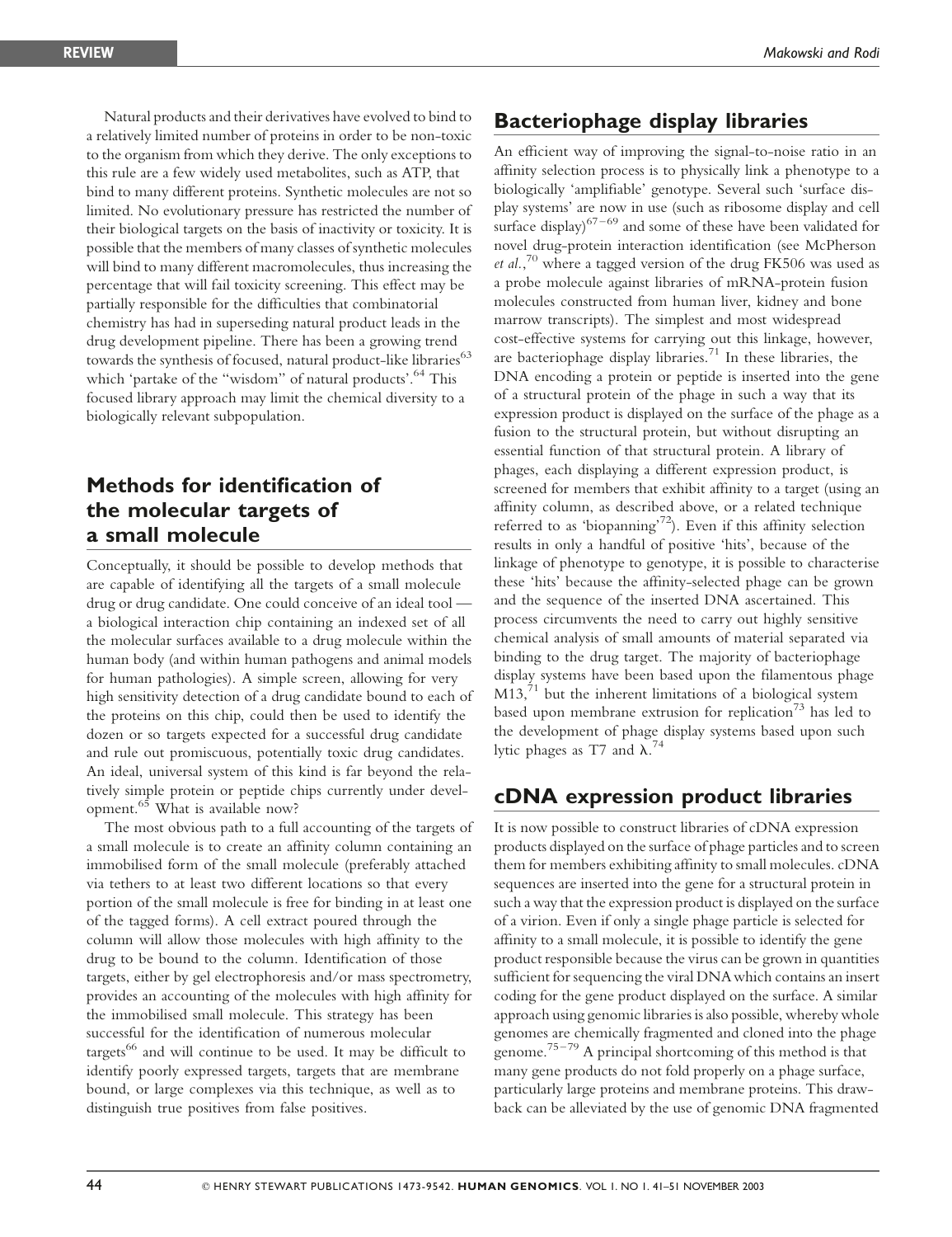into epitope-sized coding pieces as mentioned above. A second problem with full-length protein display is that most phage display systems append the foreign protein onto the carboxy terminus of the phage structural protein, due to the structural requirements of the viral particle (such as a number of commercially available T7 cDNA display libraries). This results in the translation of many cDNA sequences in the incorrect reading frame, as well as the inclusion of 'nonsense' peptides translated from  $3'$  non-coding regions. A number of systems are available which attach the foreign protein to the amino terminus of the phage structural protein, thus weeding out DNA insert sequences which do not fully translate in-frame to the beginning of the phage structural protein gene (for example, M13 gene IIIbased libraries).<sup>74</sup>

Several successful uses of this strategy have been reported. Sche et al., used a cDNA phage display library to isolate clones of the FKBP12 protein from a human brain cDNA library using a biotinylated FK506 probe molecule.<sup>59,60</sup> During multiple rounds of affinity selection with the immobilised drug molecule, the FKBP12 gene emerged as the dominant library member with detection possible via polymerase chain reaction amplification after the second round of affinity selection. Six rounds of affinity selection with the modified drug were required for the FKBP gene to be the predominant clone within the selected population. A similar phage-based approach has been used to identify the protein hNopp140 as a binding partner for the drug doxorubicin.<sup>61</sup> DNA-binding proteins were successfully affinity-selected from a yeast genomic library displayed on a  $\lambda$  phage display vector.<sup>80</sup> Carbohydrate-binding proteins have also been identified by similar techniques.<sup>81</sup>

These representative results demonstrate that, in cases where the targets can be successfully displayed in their proper three-dimensional configuration on the surface of phage particles, the use of cDNA expression product display libraries can provide a powerful approach to the identification of the molecular targets of small molecule drugs. Many targets, such as membrane proteins, however, may require other strategies, such as the fragmented epitope approaches mentioned above or the use of combinatorial peptide libraries outlined below.

### Combinatorial peptide libraries

An alternative to the use of cDNA-expression product display is combinatorial peptide display. In this method, random synthetic oligonucleotides are inserted into the gene for a structural protein at a site known to be presented on the surface of the phage particle; the resulting population is screened for members exhibiting affinity for the small molecule probe using multiple rounds of biopanning. The sequences of the affinity-selected peptides are then



Figure 1. Structure of  $\beta$ -tubulin rendered using colours to represent the similarity between the sequence of the protein and the sequences of dodecapeptides selected for affinity to Taxol<sup> $m$ </sup>. Locations of bound GDP and Taxol $m$  are indicated by arrows. Red indicates a high level of similarity; blue a very low level. The highest similarity is in a segment forming a flexible loop about the Taxol $TM$ 



Figure 2. Structure of Hsp90 with bound geldamycin. Protein is rendered using colours to represent the similarity between the sequence of the protein and the sequences of peptides selected for affinity to Taxol<sup>™</sup>. Red indicates a high level of similarity, blue a very low level. Three segments with relatively high similarity scores bracket the geldamycin-binding site, suggesting that Taxol<sup>M</sup> may bind to the same site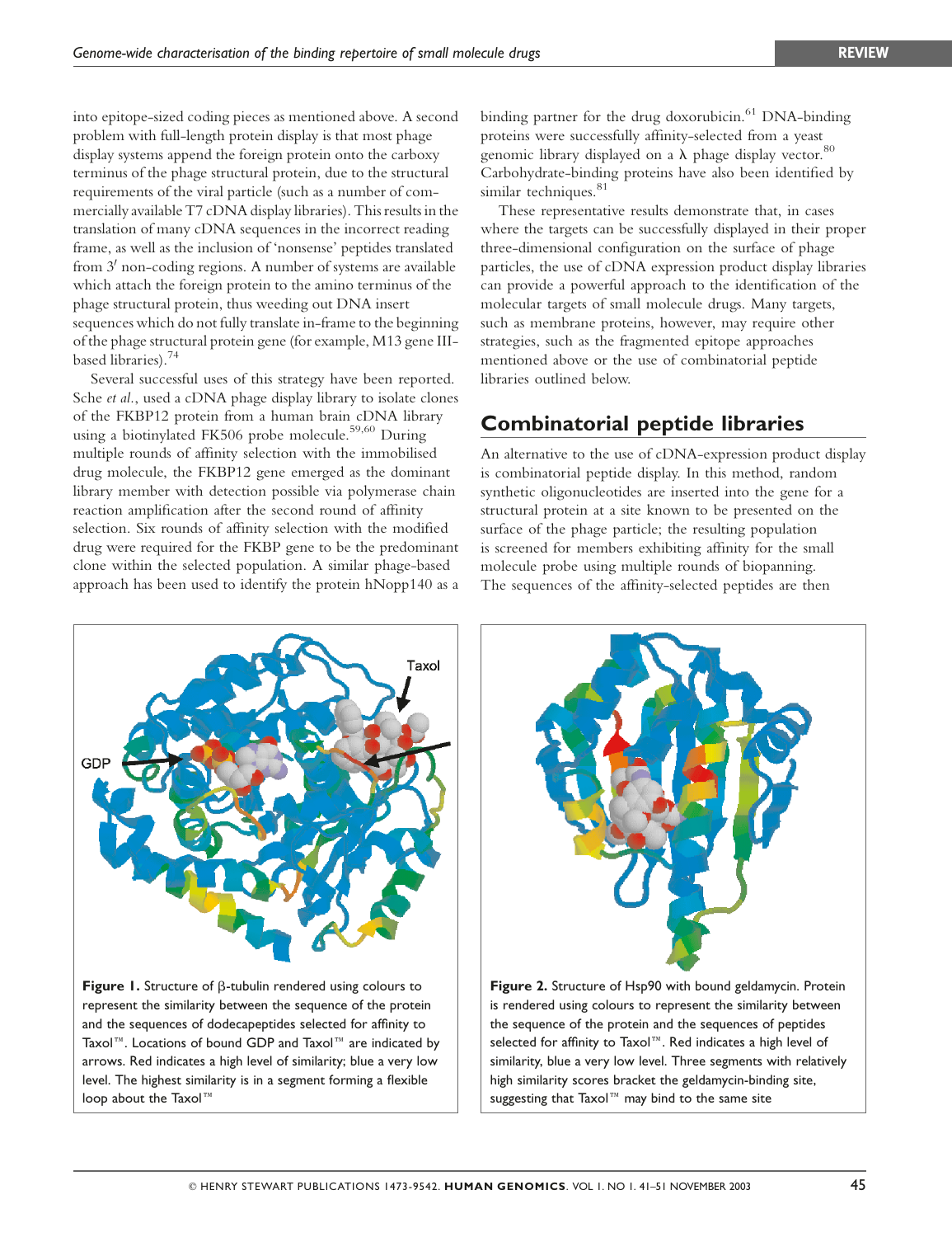compared with the sequences of naturally occurring proteins and those proteins with segments having the greatest sequence similarity to the affinity-selected peptides are identified as potential targets for the small molecule. This process has been successfully used to identify novel targets for small molecules, as well as to map the binding sites of small molecules on proteins.3,58

The principal limitation of this technique is that, for a successful outcome, the binding properties of peptides on the surface of the phage must mimic the binding properties of similar sequences in naturally occurring proteins. This will not always be the case. Our understanding of how a protein recognises a small molecule has changed little since 1894, when Emil Fischer first proposed that '...enzyme and glucoside have to fit to each other like a lock and key...'. This metaphor of protein structure conveys an image of rigidity that belies the complexity of the process of molecular recognition. It is becoming increasingly clear that many binding sites exhibit significant disorder prior to interaction with a ligand, particularly small molecule-binding sites, with the protein– ligand complex moving through a series of progressively lower energy states towards the bottom of a 'binding funnel' (similar to the proposed 'folding funnel' model for protein folding).<sup>82,83</sup> The initial steps in the process of molecular recognition of a small molecule by a protein might well involve the interaction of a disordered segment of peptide with the small molecule, suggesting that the structural context of the interaction is far less important than implied by the 'lock and key' vision.<sup>58</sup> In this case, peptides on the surface of a phage might well reflect the binding properties of peptide segments of naturally occurring proteins, at least during the initial 'handshake' stage of the binding process.

Elucidation of three-dimensional protein structures via X-ray crystallography and nuclear magnetic resonance spectroscopy has provided extensive evidence that small molecule-binding sites are made of short stretches of peptide, usually arising from different discontinuous portions of the polypeptide chain. This would suggest that the sequence of any one portion of the protein would make an energetically trivial contribution to the total binding energy. But a survey of the structures of protein–small molecule interactions has shown that virtually all ligands larger than 300 Daltons interact with at least five contiguous amino acids in at least one peptide segment,<sup>58</sup> implying that there is an energetic 'hot spot' in the ligand-binding site similar to those identified in protein– protein interactions via mutagenesis studies. $84-86$  A peptide segment, five amino acids in length, is adequate to define a binding motif identifiable on a genome-wide scan.

It may be possible to categorise small molecule-binding sites by their level of flexibility prior to ligand binding. Those binding sites that act most like the classical 'lock and key' are rigid prior to binding. Although these may be detected through the screening of cDNA display libraries, it is unlikely that they will be identified through affinity screening of peptide libraries. Detection of these receptors may be more amenable to cDNA display approaches as outlined above, or even to in silico docking approaches. Other sites may have rigid bases and flexible overlying peptides, as in examples presented in a survey by Freire.<sup>87</sup> Portions of these binding sites appear to be detectable using peptide phage display (see Taxol<sup> $m$ </sup> discussion below). Finally, there appear to be proteins that are significantly disordered prior to binding a ligand, such as the bacterial quorum-sensing pheromone from Agrobacterium tumefaciens.<sup>88</sup> These highly disordered binding sites may well be the most easily mimicked by the binding properties of peptides on the surface of phage particles and appear to be detectable through the use of peptide phage display (again, see Taxol™ discussion below). Initial successes with this approach suggest an important role for random peptide display as a drug target identification tool.

## The case of Taxol $TM$

 $\text{Taxol}^{\text{TM}}$  is a natural product with broad cytotoxic activity against a range of human tumours. It was first isolated from the bark of Pacific yew trees, and is now produced in a two-step semisynthesis from precursors extracted from the needles of farmed yew bushes.<sup>89</sup> The primary activity of Taxol<sup> $m$ </sup> is its cytotoxicity towards rapidly dividing cells, apparently brought on through  $p53$ -mediated apoptosis initiated by binding to  $\beta$ -tubulin, a process that induces microtubule bundling and halts mitosis.

#### Isolation of Taxol<sup> $M$ </sup>-selected peptides

Libraries of random 12-mer and disulfide-bond cyclised random 7-mer peptides displayed at the amino terminus of the mature pIII of M13 phage were selected for members that exhibited affinity to a biotinylated derivative of  $\text{Taxol}^{\text{TM}}$  which had been immobilised on streptavidin-coated plates.<sup>3,58</sup> The sequences of  $\text{Taxol}^{\text{TM}}$ -selected peptides were analysed in three ways: (i) The sequences of proteins known to bind to Taxol $^{\text{TM}}$  were compared with the  $\text{Taxol}^{\text{TM}}$ -selected sequences as an internal control; (ii) the sequences of Taxol<sup>M</sup>-selected peptides were analysed to identify motifs that occurred in multiple peptides and these motifs were used to search the human genome database for novel  $Taxol^{\pi M}$ -binding proteins; and (iii) the full-length sequences of the  $\text{Taxol}^{\text{TM}}$ -selected peptides were compared with the sequences of proteins on a genome-wide scale to identify those proteins with regions exhibiting sequences with high similarity to the Taxol<sup>TM</sup>-selected peptide population.

Only weak consensus sequences were found within either of the two selected peptide populations; however, the physicochemical properties of the selected phage populations were statistically evaluated and found to be substantially different from that of an unselected population. $3$  This observation suggested that, in spite of the absence of a strong consensus sequence, the selection process had been successful. A comparison of the Taxol<sup> $m$ </sup>-binding peptide sequences to known Taxol<sup>™</sup>-binding proteins was carried out to determine if any peptides were mimicking known Taxol™-binding motifs.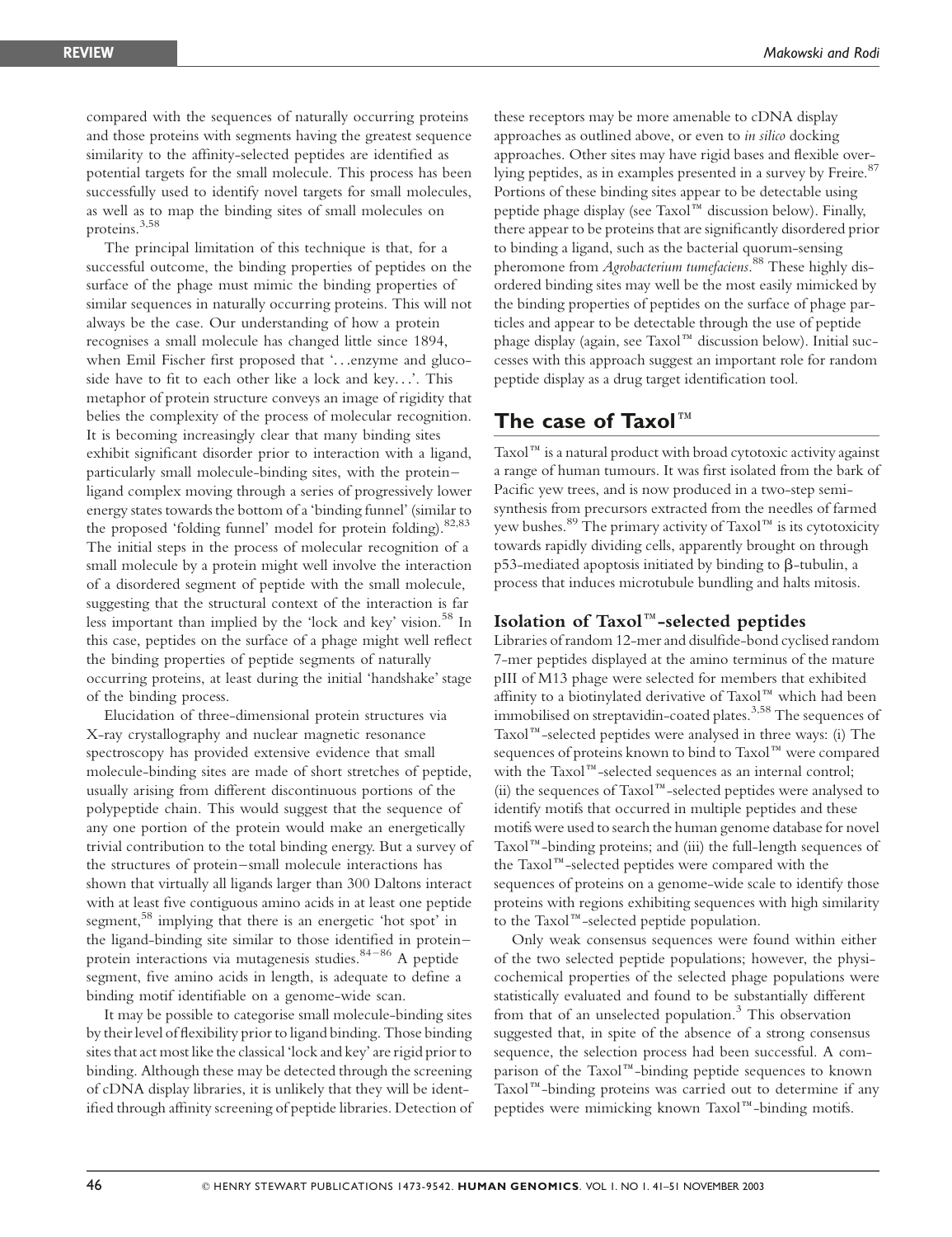#### Comparison of the Taxol<sup> $m$ </sup>-selected peptides to the sequence of  $\beta$ -tubulin

Initial comparison of sequence motifs from the Taxol<sup>™</sup>selected populations with the sequence of human  $\beta$ -tubulin suggested no detectable similarity.<sup>3</sup> The development of algorithms which made it possible to compare the complete sequences of all the selected peptides with the sequences of naturally occurring proteins allowed for the detection of similarities between the sequences of the Taxol<sup> $m$ </sup>-binding peptides and the sequence of  $\beta$ -tubulin, however.<sup>58</sup> Figure 1 is a depiction of the three-dimensional structure of  $\beta$ -tubulin, in which the colour table has been chosen to reflect the similarity of the tubulin sequence to that of the random 12-mers selected for affinity to Taxol<sup> $TM$ </sup>. Examination of this Figure indicates that the region of highest similarity is a surface loop in direct contact with the bound Taxol<sup> $m$ </sup>. This may be an example of the rigid base/flexible overlying loop scenario discussed above. Figure 1 demonstrates that the sequence of at least one segment of  $\beta$ -tubulin involved in Taxol<sup>M</sup> binding is a weak motif within the sequences of the Taxol<sup> $m$ </sup>-selected peptides. Nevertheless, the representation of this putative  $\text{Taxol}^{\text{m}}$ binding motif is relatively weak in the Taxol<sup>™</sup>-selected peptide population. Although the surface loop in contact with the Taxol<sup> $m$ </sup> molecule exhibits the highest similarity to the sequences of the Taxol<sup>™</sup>-selected peptides in  $\beta$ -tubulin, this similarity is not exceptionally high in comparison with that found when scanning the entire genome.

A similar comparison of the affinity-selected conformationally constrained 7-mer population with that of b-tubulin indicated that the protein segment of highest similarity to the peptides was remote from the Taxol<sup>TM</sup>-binding site, but that the second-highest similarity peak corresponded to a protein segment in direct contact with  $\text{Taxol}^{\text{TM}}$  (results not shown). Again, the observed level of similarity was not exceptional in comparison with whole genome scanning.

#### Other Taxol<sup> $m$ </sup>-binding proteins

A comparison of the sequence of the human multi-drug transporter MDR1 (P-glycoprotein) to the sequences of Taxol<sup> $m$ </sup>selected peptides resulted in the prediction of two putative Taxol<sup>™</sup>-binding regions within the P-glycoprotein sequence.<sup>58</sup> Both of these regions fall within the putative drug-binding regions of the protein that have been identified previously using photo-affinity labelling,4,5 demonstrating that the data are consistent with those peptides possessing  $\text{Taxol}^{\text{TM}}$ -binding motifs.

Using biotin-labelled Taxol<sup>TM</sup>, Byrd et al. identified two  $\text{Taxol}^{\text{TM}}$  targets from both mouse macrophages and brain as heat shock proteins of the 70- and 90-kDa families.<sup>8</sup> The structure of Hsp90 bound to geldamycin, a specific inhibitor of the Hsp90 family, has been elucidated.<sup>90</sup> The Hsp90 sequence has three segments exhibiting similarity to the sequences of the Taxol<sup>™</sup>-selected peptides. Two of these are in alpha-helical structures that flank the geldamycin binding site;

the third is at the end of a beta strand beneath the geldamycinbinding site, as shown in Figure 2. These results, when compared with the previous analyses, predict that  $\text{Taxol}^{\text{TM}}$  will bind Hsp90 at the same site as geldamycin.

Experimental evidence from affinity chromatography suggests that  $Taxol^m$  interacts with murine CD18 in a manner mimicking that of lipopolysaccharide to produce an inflammatory response.<sup>6</sup> Although the three-dimensional structure of one subunit of CD18 has been elucidated and the Taxol<sup> $m$ </sup>selected peptides have been used to predict regions with high probability of binding Taxol™, there are no biochemical data available to evaluate the Taxol<sup> $m$ </sup>-binding site on CD18 predicted by this analysis.

#### Genome-wide survey of Taxol<sup> $m$ </sup>-binding motifs

An analysis of the Taxol<sup>™</sup>-selected peptides identified several sequence motifs which appeared multiple times in the peptides. Sequences of all proteins in the human genome database were searched to identify proteins containing these sequences. This process led to the identification of the anti-apoptotic protein Bcl-2 as a candidate  $Taxol^{m}$ -binding protein containing the amino acid sequence motif HTPHP. Enzyme-linked immunosorbent assay binding studies and circular dichroism spectroscopy were used to show that the affinity of Taxol<sup>™</sup> for Bcl-2 is in the 200 nM range.<sup>3</sup> Calculation of the similarity of the Taxol<sup> $m$ </sup>-selected peptides to the sequence of Bcl-2 indicated that the most likely site for the binding of Taxol<sup>™</sup> to Bcl-2 was within a 50 amino acid unstructured loop near the amino terminus of the protein. A model of the three-dimensional structure of Bcl-2 is shown in Figure 3. This model is based upon the three-dimensional structure of  $\text{Bcl-X}_{\text{L}}^{91}$  and the more recent structures of Bcl-2, in which the unstructured loop was excised and replaced by the corresponding sequence from Bcl- $X_L$ .<sup>92</sup>

#### The significance of the Taxol<sup>™</sup>-Bcl-2 interaction

Is the interaction of Taxol<sup>™</sup> with Bcl-2 relevant to the clinical activity of Taxol<sup> $m$ </sup>? It has long been known that Bcl-2 is phosphorylated and inactivated in cells treated with Taxol<sup>™. 93,94</sup> This inactivation blocks the anti-apoptotic activity of Bcl-2, leading to apoptosis, a major mechanism of the cytotoxic activity of Taxol<sup>™</sup>. It has been noted, however, that Taxol<sup>™</sup> is a much more potent anti-cancer drug than other tubulin-binding mitotic spindle poisons. Experiments have pointed to the existence of a non-p53-dependent pathway towards apoptosis subsequent to the addition of Taxol<sup>™</sup> to the cell culture.<sup>95–97</sup>

The direct interaction of Taxol<sup>™</sup> with Bcl-2 may mediate a predicted alternative pathway to apoptosis, independent of mitotic block and the subsequent activity of p53. This hypothesis was reinforced when it was shown that application of Taxol<sup> $m$ </sup> to isolated mitochondria<sup>98</sup> induced the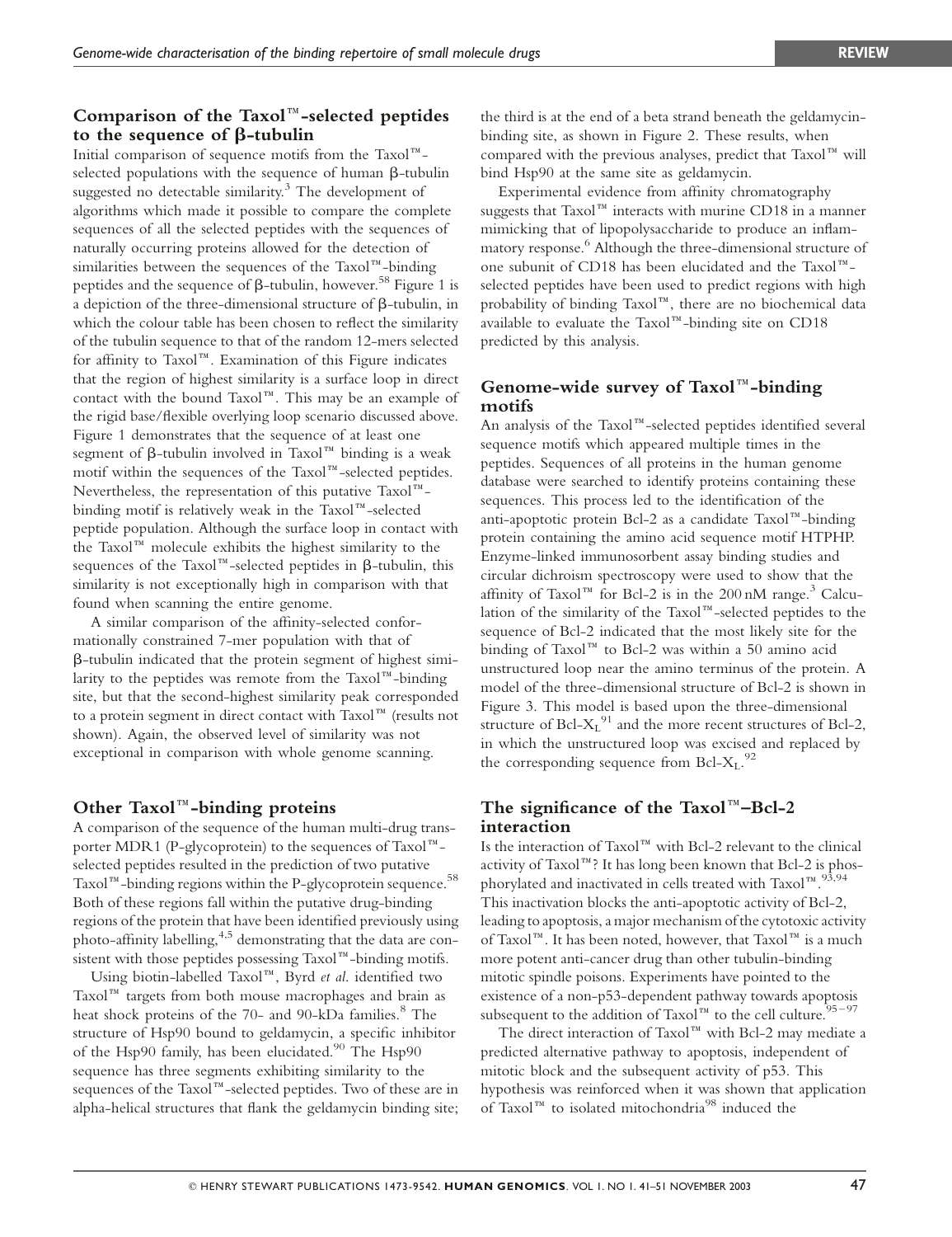

Figure 3. A model of the three-dimensional structure of Bcl-2. This model is based on the three-dimensional structure of Bcl-X<sub>L</sub> (pdb file  $|LXL|^{103}$ ) and the more recent structures of Bcl-2 in which the unstructured loop was excised and replaced by the corresponding sequence from Bcl- $X_L$  (pdb file  $1 \text{G/H}^{104}$ ). Protein is rendered using colours to represent the similarity between the sequence of the protein and the sequences of peptides selected for affinity to Taxol<sup>M</sup>. Red indicates a high level of similarity, blue a very low level. The highest level of similarity is in the flexible 50 amino acid loop, which has no structure detectable either from X-ray crystallography or nuclear magnetic resonance spectroscopy, and is thus highly mobile in solution

permeability transition that results in the release of cytochrome c, an obligate step in the apoptotic pathway. Bcl-2 is anchored in the outer membrane of mitochondria through a C-terminal tail, making it a potential mitochondrial target for mediating this activity. Although tubulin has also been shown to be a component of mitochondrial membranes,<sup>99</sup> making it possible that interaction with tubulin also induces this activity, the functional connection between tubulin and the molecular events involved in the mitochondrial permeability transition has been shown to involve Bcl-2. Removal of the flexible loop of Bcl-2 blocks the apoptotic action of Taxol<sup>TM</sup>,<sup>100,101</sup> as does phosphorylation.102 It is a reasonable hypothesis that when this flexible regulatory loop is bound to Taxol<sup>TM</sup>, Bcl-2 is incapable of preventing the progression to apoptosis.

#### Whole-genome similarity calculations

In the genome-wide scan for potential  $\text{Taxol}^{\text{TM}}$ -binding proteins, the authors identified a single protein, Bcl-2, that has since been shown to exhibit significant affinity for Taxol<sup>TM</sup>.<sup>3</sup> None of the previously known Taxol<sup>M</sup>-targets were identified in this scan. There are several possible reasons for this, some technical and some fundamental. From a technical perspective, only 69 peptides selected for binding to Taxol<sup> $m$ </sup> were used for this novel ligand identification. In their more recent work, aimed at the identification of ATP-binding proteins

(Makowski et al., 2003; in preparation), the authors routinely use the sequences of 500 affinity-selected peptides for genome-wide scans. While other Taxol™-binding motifs were present in the Taxol<sup> $m$ </sup>-selected peptides, such as those matching the  $\beta$ -tubulin and P-glycoprotein sequences, these were less strongly represented than the motif found in Bcl-2. Sequencing of a larger number of peptide sequences makes it possible to observe multiple copies of the motifs that exhibit affinity for the target small molecule, greatly enhancing the likely success of a genome-wide search.

A more fundamental consideration is the fact that  $\text{Taxol}^{\text{TM}}$ binding to Bcl-2 involves a 50 amino acid flexible loop, a structural context readily mimicked by the phage-displayed peptides. The Taxol<sup>™</sup>-binding sites in the previously identified target structures (eg  $\beta$ -tubulin) appear to be more rigidly structured, involving several discontinuous segments of peptide. Any one peptide segment involved in a relatively rigid binding site may correspond to a motif that exhibits relatively low affinity on its own, leading to a relatively lower abundance in the affinity-selected peptides. These short motifs are observable these loops were picked out in a scan of the individual proteins as the most likely site within the protein to be involved in binding of  $\text{Taxol}^{\text{TM}}$  — but their observation in a genome-wide scan presents a formidable signal-to-noise problem. Careful analysis of the results of the authors' ongoing study of ATP-binding peptides, utilising the extensive body of knowledge available for ATP-binding proteins, is being used to provide a basis for further development of genome-wide methods.

## Concluding remarks

The results from the Taxol<sup> $m$ </sup> affinity screening suggest that the utilisation of combinatorial peptide phage display to identify novel drug targets will be most successful for targets with binding sites that are highly flexible prior to ligand binding. Considerable technical improvements in the current methods are possible, both experimental and algorithmic, and the greatest potential is for identification of disordered binding sites that are difficult to find byother methods. cDNA and other display methods may be more appropriate for finding binding sites that involve relatively rigid constructs or multiple punctate interactions with short peptide segments. In silico docking methods for the prediction of binding sites are also more likely to be successful in the identification of rigid binding sites in target proteins. A complete accounting of the binding repertoire of a small molecule drug will require a combination of methods, each best suited to a subset of the potential targets.

The results outlined here indicate that utilisation of phage display of cDNA expression products and random peptides holds significant promise as a strategy for identification of all the protein targets of a small molecule, as well as identification of specific regions in those proteins that may be involved in the binding process.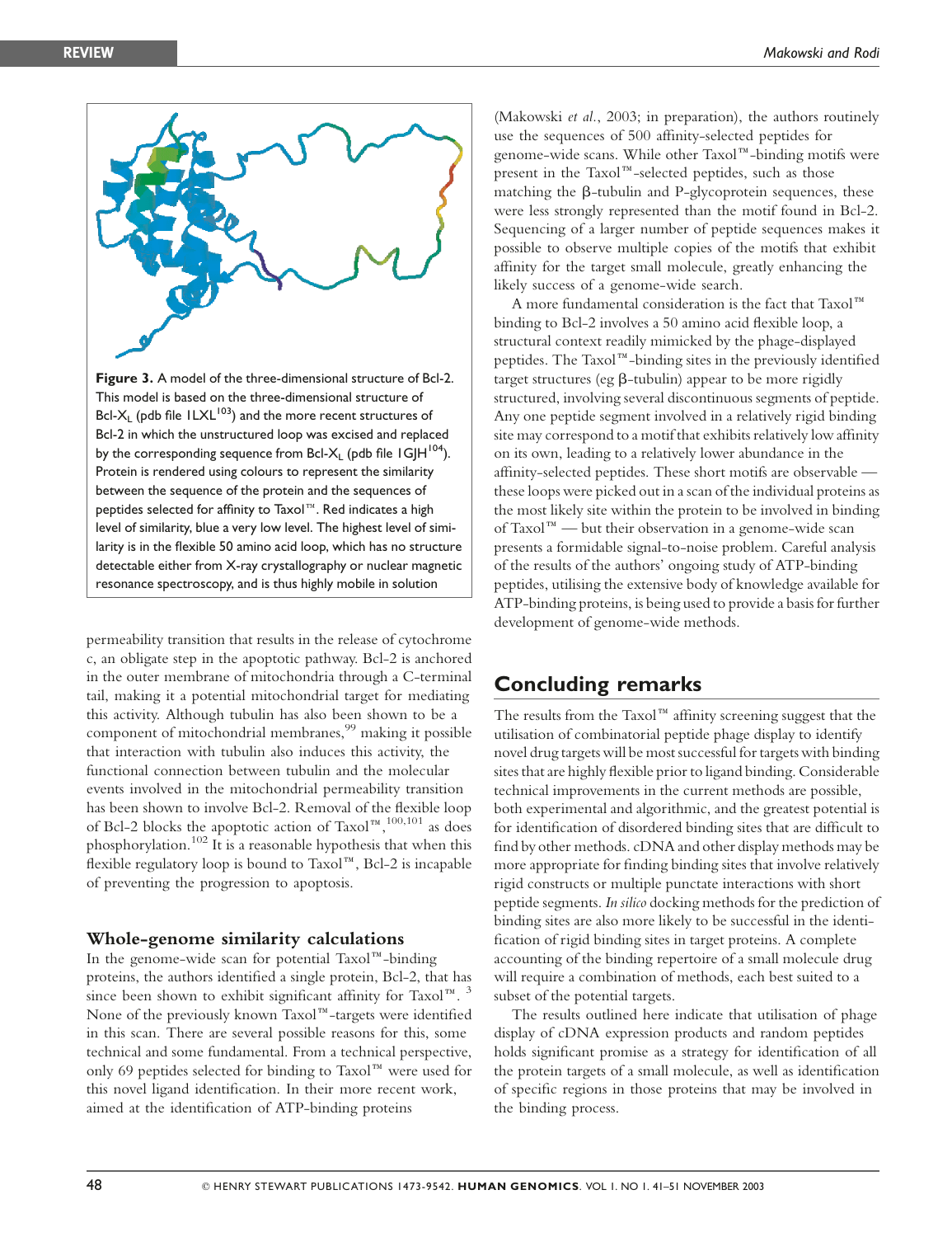## Acknowledgments

We thank B. Kay for comments on the manuscript and S. Mandava for continuing assistance with the similarity calculations. This work was funded by a grant from the Lucille P. Markey Foundation to L.M. Continued support for development of these methods comes from the Office of Biological and Environmental Research, Department of Energy under Contract No. W-31-109-Eng-38 to D.J.R.

## **References**

- 1. Drew, J. (2000), 'Drug discovery: A historical perspective', Science Vol. 287, pp. 1960–1964.
- 2. Schiff, P.B., Fant, J. and Horwitz, S.B. (1979), 'Promotion of microtubule assembly in vitro by taxol', Nature Vol. 277, pp. 665–667.
- 3. Rodi, D.J., Janes, R.W., Sanganee, H.J. et al. (1999), 'Screening a library of phage-displayed peptides identifies human Bcl-2 as a Taxol<sup>™</sup>-binding protein', J. Mol. Biol. Vol. 285, pp. 197–204.
- 4. Wu, Q., Bounard, P.Y., Kuduk, S.D. et al. (1998), 'Identification of the domains of photoincorporation of the 3- and 7-benzophenone analogues of Taxol<sup>™</sup> in the carboxyl-terminal half of murine mdr1b P-glycoprotein', Biochemistry Vol. 37, pp. 11272–11279.
- 5. Ambudkar, S.V., Dey, S., Hrycyna, C.A. et al. (1999), 'Biochemical, cellular and pharmacological aspects of the multi-drug transporter', Ann. Rev. Pharmacol. Toxicol. Vol. 39, pp. 361–398.
- 6. Bhat, N., Perera, P.Y., Carboni, J.M. et al. (1999), 'Use of a photoactivatable  $\text{Taxol}^{\text{m}}$  analogue to identify unique cellular targets in murine macrophages: Identification of murine CD18 as a major Taxol<sup>™</sup>-binding protein and a role for Mac-1 in Taxol™-induced gene expression', J. Immunol. Vol. 162, pp. 7335–7342.
- 7. Dhawan, V. and Swaffar, D.S. (1999), 'A unique paclitaxel-mediated modulation of the catalytic activity of topoisomerase II $\alpha$ ', Anticancer Drugs Vol. 10, pp. 397–404.
- 8. Byrd, C.A., Bornmann, W., Erdjument-Bromage, H. et al. (1999), 'Heat shock protein 90 mediates macrophage activation by Taxol<sup>TM</sup> and bacterial lipopolysacchride', Proc. Natl. Acad. Sci. USA Vol. 96, pp. 5645–5650.
- Vane, J.R. (1971), 'Inhibition of prostaglandin synthesis as a mechanism of action for aspirin-like drugs', Nat. New Biol. Vol. 231, pp. 232–235.
- 10. Yin, M.-J., Yamamoto, Y. and Gaynor, R.B. (1998), 'The anti-inflammatory agents aspirin and salicylate inhibit the activity of  $I \kappa B$  kinase  $\beta'$ , Nature Vol. 396, pp. 77–80.
- 11. Puscas, I., Coltau, M. and Pasca, R. (1996), 'Nonsteroidal anti-inflammatory drugs activate carbonic anhydrase by a direct mechanism of action', J. Pharmacol. Exp. Ther. Vol. 277, pp. 1464–1466.
- 12. Villanueva, G.B. and Allen, N. (1986), 'Acetylation of antithrombin III by aspirin', Semin. Thromb. Hemost. Vol. 12, pp. 213–215.
- 13. Glasgow, J.F., Middleton, B., Moore, R. et al. (1999), 'The mechanism of inhibition of beta-oxidation by aspirin metabolites in skin fibroblasts from Reyes syndrome patients and controls', Biochim. Biophys. Acta. Vol. 1454, pp. 115–125.
- 14. Kawashima, Y., Nakagawa, S., Tachibana, Y. and Kozuka, H. (1983), 'Effects of peroxisome proliferators on fatty acid-binding protein in rat liver', Biochim. Biophys. Acta Vol. 754, pp. 21–27.
- 15. Woodcock, J., Moazed, D., Cannon, M. et al. (1991), 'Interaction of antibiotics with A- and P-site-specific bases in 16S ribosomal RNA', EMBO J. Vol. 10, pp. 3099–3103.
- 16. Rothlin, C.V., Katz, E., Verbitsky, M. et al. (2000), 'Block of the  $\alpha$ 9 nicotinic receptor by ototoxic aminoglycosides', Neuropharmacology Vol. 39, pp. 2525–2532.
- 17. Ylikoski, J., Xing-Qun, L., Virkkala, J. and Pirvola, U. (2002), 'Blockade of c-Jun N-terminal kinase pathway attenuates gentamicin-induced cochlear and vestibular hair cell death', Hear. Res. Vol. 163, pp. 71–81.
- 18. Bryla, J., Lietz, T., Jarzyna, R. et al. (1992), 'Differential in vivo and in vitro effect of gentamicin on glutamate synthesis and glutamate deamination in rabbit kidney-cortex tubules and mitochondria', Pharmacol. Res. Vol. 26, pp. 367–375.
- 19. Ghosh, S. and Dasgupta, S. (1999), 'Gentamicin induced inhibition of steroidogenic enzymes in rat testis', Indian J. Physiol. Pharmacol. Vol. 43, pp. 247–250.
- 20. Chavez, M.L. and DeKorte, C.J. (2003), 'Valdecoxib: A review', Clin. Ther. Vol. 25, pp. 817–851.
- 21. Bamforth, K.J., Dalgliesh, K. and Coughtrie, M.W. (1992), 'Inhibition of human liver steroid sulfotransferase activities by drugs: A novel mechanism of drug toxicity?', Eur. J. Pharmacol. Vol. 228, pp. 15–21.
- 22. Goodwin, J.S. (1984), 'Mechanism of action of nonsteroidal anti-inflammatory agents', Am. J. Med. Vol. 77, pp. 57–64.
- 23. Martin, J.A., Mobberley, M.A., Redshaw, S. et al. (1991), 'The inhibitory activity of a peptide derivative against the growth of simian immunodeficiency virus in C8166 cells', Biochem. Biophys. Res. Commun. Vol. 176, pp. 180–188.
- 24. Lenhard, J.M., Furfine, E.S., Jain, R.G. et al. (2000), 'HIV protease inhibitors block adipogenesis and increase lipolysis in vitro', Antiviral Res. Vol. 47, pp. 121–129.
- 25. Fourmy, D., Recht, M.I., Blanchard, S.C. and Puglisi, J.D. (1996), 'Structure of the A site of Escherichia coli 16S ribosomal RNA complexed with an aminoglycoside antibiotic', Science Vol. 274, pp. 1367–1371.
- 26. von Ahsen, U., Davies, J. and Schroeder, R. (1991), 'Antibiotic inhibition of group I ribozyme function', Nature Vol. 353, pp. 368–370.
- 27. Mikkelsen, N.E., Brännvall, M., Virtanen, A. and Kirsebom, L.A. (1999), 'Inhibition of RNase P RNA cleavage by aminoglycosides', Proc. Natl. Acad. Sci. USA Vol. 96, pp. 6155–6160.
- 28. Gabev, E., Kasianowicz, J., Abbott, T. and McLaughlin, S. (1989), 'Binding of neomycin to phosphatidylinositol 4,5-bisphosphate (PIP2)', Biochim. Biophys. Acta. Vol. 979, pp. 105–112.
- 29. Wang, Y., Hamasaki, K. and Rando, R.R. (1997), 'Specificity of aminoglycoside binding to RNA constructs derived from the 16S rRNA decoding region and the HIV-RRE activator region', Biochemistry Vol. 36, pp. 768–779.
- 30. Polidoro, G., Del Boccio, G., Di Ilio, C. et al. (1984), 'In vitro interaction of penicillins and cephalosporins with human placenta GSH S-transferase', Res. Commun. Chem. Pathol. Pharmacol. Vol. 46, pp. 411–423.
- 31. Wright, A.J. (1999), 'The penicillins', Mayo Clin. Proc. Vol. 74, pp. 290–307.
- 32. Padovan, E., von Greyerz, S., Pichler, W.J. and Weltzien, H.U. (1999), 'Antigen-dependent and -independent IFN-g modulation by penicillins', J. Immunol. Vol. 162, pp. 1171–1177.
- 33. Ogawara, H., Akiyama, T., Ishida, J. et al. (1986), 'A specific inhibitor for tyrosine protein kinase from Pseudomonas', J. Antibiot. (Tokyo) Vol. 39, pp. 606–608.
- 34. Akiyama, T., Ishida, J., Nakagawa, S. et al. (1987), 'Genistein, a specific inhibitor of tyrosine-specific protein kinases', J. Biol. Chem. Vol. 262, pp. 5592–5595.
- 35. Traxler, P., Green, J., Mett, H. et al. (1999), 'Use of a pharmacophore model for the design of EGFR tyrosine kinase inhibitors: isoflavones and 3-phenyl-4(1H)-quinolones', J. Med. Chem. Vol. 42, pp. 1018–1026.
- 36. Okura, A., Arakawa, H., Oka, H. et al. (1988), 'Effect of genistein on topoisomerase activity and on the growth of [Val 12]Ha-ras-transformed NIH 3T3 cells', Biochem. Biophys. Res. Commun. Vol. 157, pp. 183–189.
- 37. Markovits, J., Linassier, C., Fosse, P. et al. (1989), 'Inhibitor effects of the tyrosine kinase inhibitor genistein on mammalian DNA topoisomerase II', Cancer Res. Vol. 49, pp. 5111–5117.
- 38. Pike, A.C.W., Brzozowski, A.M., Hubbard, R.E. et al. (1999), 'Structure of the ligand-binding domain of oestrogen receptor  $\beta$  in the presence of a partial agonist and a full agonist', EMBO J. Vol. 18, pp. 4608–4618.
- 39. Margeat, E., Bourdoncle, A., Margueron, R. et al. (2003), 'Ligands differentially modulate the protein interactions of the human estrogen receptors  $\alpha$  and  $\beta'$ , J. Mol. Biol. Vol. 326, pp. 77-92.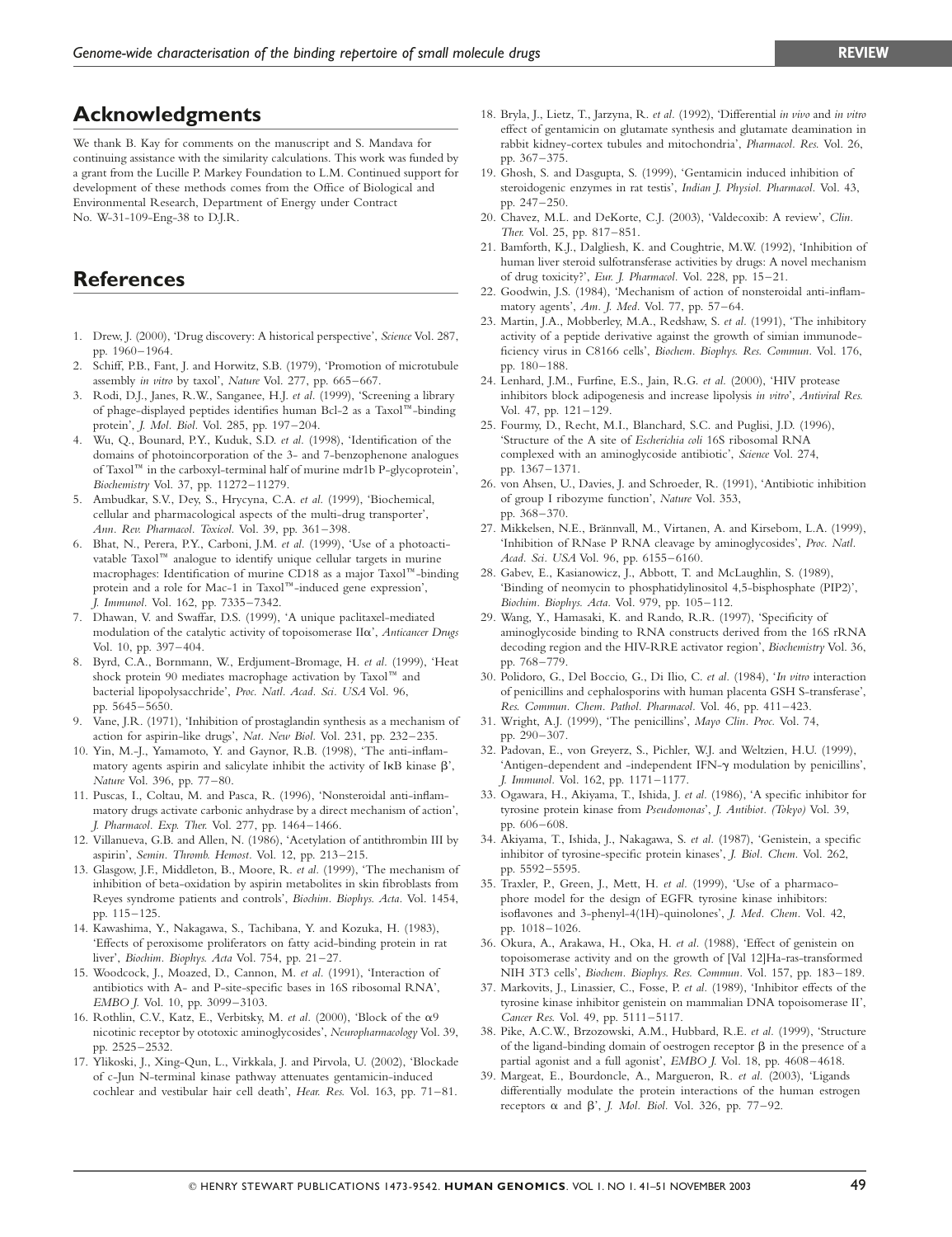- 40. Wolfson, J.S. and Hooper, D.C. (1989), 'Fluoroquinolone antimicrobial agents', Clin. Microbiol. Rev. Vol. 2, pp. 378–424.
- 41. Heisig, P. (1996), 'Genetic evidence for a role of parC mutations in development of high-level fluoroquinolone resistance in Escherichia coli', Antimicrobial Agents Chemother. Vol. 40, pp. 879–885.
- 42. Varon, E., Janoir, C., Kitzis, M.-D. and Gutmann, L. (1999), 'ParC and GyrA may be interchangeable initial targets of some fluoroquinolones in Streptococcus pneumoniae', Antimicrobial Agents Chemother. Vol. 43, pp. 302–306.
- 43. Hamy, F., Felder, E.R., Heizmann, G. et al. (1997), 'An inhibitor of the Tat/TAR RNA interaction that effectively suppresses HIV-1 replication', Proc. Natl. Acad. Sci. USA Vol. 94, pp. 3548–3553.
- 44. Daelemans, D., Schols, D., Witvrouw, M. et al. (2000), 'A second target for the peptoid Tat/transactivation response element inhibitor CGP64222: inhibition of human immunodeficiency virus replication by blocking CXC0Chemokine receptor 4-mediated virus entry', Mol. Pharmacol. Vol. 57, pp. 116–124.
- 45. Sedlacek, H.H. (2001), 'Mechanisms of action of flavopiridol', Crit. Rev. Oncol. Hematol. Vol. 38, pp. 139–170.
- 46. Bible, K.C., Bible, Jr, R.H., Kottke, T.J. et al. (2000), 'Flavopiridol binds to duplex DNA', Cancer Res. Vol. 60, pp. 2419–2428.
- 47. Maxwell, A. (1997), 'DNA gyrase as a drug target', Trends Microbiol. Vol. 5, pp. 102–109.
- 48. Kranz, R.G., Beckman, D.L. and Foster-Hartnett, D. (1982), 'DNA gyrase activities from Rhodobacter capsulatus: Analysis of target(s) of coumarins and cloning of the gyrB locus', FEMS Microbiol. Lett. Vol. 72, pp. 25–32.
- 49. Chen, X., Ji, Z.L. and Chen, Y.Z. (2002), 'TTD: therapeutic target database', Nucl. Acids Res. Vol. 30, pp. 412–415.
- 50. McNeal, J. (1998), 'Efforts in combinatorial chemistry', Todays Chemist at Work Vol. 7, pp. 34–36.
- 51. DiMasi, J.A., Bryant, N.R. and Lasagna, L. (1991), 'New drug development in the United States from 1963 to 1990', Clin. Pharmacol. Ther. Vol. 50, pp. 471–486.
- 52. Drews, J. (1997), 'Strategic choices facing the pharmaceutical industry: A case for innovation', Drug Discov. Today Vol. 2, pp. 72–78.
- 53. Zivin, J.A. (2000), 'Understanding clinical trials', Sci. Am. Vol. 282, pp. 69–75.
- 54. Greene, N. (2002), 'Computer systems for the prediction of toxicity: An update', Adv. Drug Deliv. Rev. Vol. 54, pp. 417–431.
- 55. Cronin, M.T. (2003), 'Computer-aided prediction of drug toxicity and metabolism', EXS Vol. 93, pp. 259–278.
- 56. Wilson, A.G., White, A.C. and Mueller, R.A. (2003), 'Role of predictive metabolism and toxicity modeling in drug discovery — a summary of some recent advancements', Curr. Opin. Drug Discov. Devel. Vol. 6, pp. 123–128.
- 57. Chen, Y.Z. and Ung, C.Y. (2001), 'Prediction of potential toxicity and side effect protein targets of a small molecule by a ligand–protein inverse docking approach', J. Mol. Graph. Model. Vol. 20, pp. 199–218.
- 58. Rodi, D.J., Agoston, G.E., Manon, R. et al. (2001), 'Identification of small molecule binding sites within proteins using phage display technology', Comb. Chem. High Throughput Screen. Vol. 4, pp. 553–572.
- 59. Sche, P.P., McKenzie, K.M., White, J.D. and Austin, D.J. (1999), 'Display cloning: Functional identification of natural product receptors using cDNA-phage display', Chem. Biol. Vol. 6, pp. 707–716.
- 60. Sche, P.P., McKenzie, K.M., White, J.D. and Austin, D.J. (2001), 'Corrigendum to: 'Display cloning: functional identification of natural product receptors using cDNA-phage display' [Chem. Biol., Vol. 6, pp. 707–716]', Chem. Biol. Vol. 8, pp. 399–400.
- 61. Jin, Y., Yu, J. and Yu, Y.G. (2002), 'Identification of hNopp140 as a binding partner for doxorubicin with a phage display cloning method', Chem. Biol. Vol. 9, pp. 157–162.
- 62. Darvas, F., Dorman, G., Urge, L. et al. (2001), 'Combinatorial chemistry. Facing the challenge of chemical genomics', Pure Appl. Chem. Vol. 73, pp. 1487–1498.
- 63. Newman, D.J., Cragg, G.M. and Snader, K.M. (2003), 'Natural products as sources of new drugs over the period 1981–2002', J. Nat. Prod. Vol. 66, pp. 1022–1037.
- 64. Borman, S. (2002), 'Organic lab sparks drug discovery', Chem. Eng. News Vol. 80, pp. 23–24.
- 65. Phizicky, E., Bastiaens, P.I., Zhu, H. et al. (2003), 'Protein analysis on proteomic scale', Nature Vol. 422, pp. 208–215.
- 66. Graves, P.R., Kwiek, J.J., Fadden, P. et al. (2002), 'Discovery of novel targets of quinoline drugs in the human purine binding proteome', Mol. Pharmacol. Vol. 62, pp. 1364–1372.
- 67. Takahishi, T.T., Austin, R.J. and Roberts, R.W. (2003), 'mRNA display: Ligand discovery, interaction analysis and beyond', Trends Biochem. Sci. Vol. 28, pp. 159–165.
- 68. Lee, S.Y., Choi, J.H. and Xu, Z. (2003), 'Microbial cell-surface display', Trends Biotechnol. Vol. 21, pp. 45–52.
- 69. Williams, C. (2003), 'Biotechnology match making: Screening orphan ligands and receptors', Curr. Opin. Biotechnol. Vol. 11, pp. 42–46.
- 70. McPherson, M., Yang, Y.F., Hammond, P.W. and Kreider, B.L. (2002), 'Drug receptor identification from multiple tissues using cellular-derived mRNA display libraries', Chem. Biol. Vol. 9, pp. 691–698.
- 71. Scott, J.K. and Barbas, C.F. III (2001), 'Phage-display vectors', in Barbas, C.F., III, ed., Phage Display: A Laboratory Manual, Cold Spring Harbor Laboratory Press, Cold Spring Harbor, NY, pp. 2.1–2.19.
- 72. Scott, J.K. and Smith, G.P. (1990), 'Searching for peptide ligands with an epitope library', Science Vol. 249, pp. 386–390.
- 73. Rodi, D.J., Soares, A. and Makowski, L. (2002), 'Quantitative assessment of peptide sequence diversity in M13 combinatorial peptide phage display libraries', J. Mol. Biol. Vol. 322, pp. 1039–1052.
- 74. Castagnoli, L., Zucconi, A., Quondam, M. et al. (2001), 'Alternative bacteriophage display systems', Comb. Chem. High Throughput Screen. Vol. 4, pp. 121–133.
- 75. Santantelo, G.M., Tornow, J. and Moldave, K. (1986), 'Cloning of open reading frames and promoters from the Saccharomyces cervisiae genome: Construction of genomic libraries of random small fragments', Gene Vol. 46, pp. 181–186.
- 76. Bluthner, M., Bautz, E.K.F. and Bautz, F.A. (1996), 'Mapping of epitopes recognized by PM/Scl autoantibodies with gene-fragmented phage display libraries', J. Immunol. Methods Vol. 198, pp. 187–198.
- 77. Jacobsson, K. and Frykberg, L. (1998), 'Gene VIII-based phage-display vectors for selection against complex mixtures of ligands', BioTechniques Vol. 24, pp. 294–301.
- 78. Cochrane, D., Webster, C., Masih, G. and McCafferty, J. (2000), 'Identification of natural ligands for SH2 domains from a phage display cDNA library', J. Mol. Biol. Vol. 297, pp. 89–97.
- 79. Robben, J., Hertveldt, K., Bosmans, E. and Volckaert, G. (2002), 'Selection and identification of dense granule antigen GRA3 by Toxoplasma gondii whole genome phage display', J. Biol. Chem. Vol. 277, pp. 17544–17547.
- 80. Hagiwara, H., Kunihiro, S., Nakajima, K. et al. (2002), 'Affinity selection of DNA-binding proteins from yeast genomic DNA libraries by improved lambda phage display vector', J. Biochem. (Tokyo) Vol. 132, pp. 975–982.
- 81. Yamamoto, M., Kominato, Y. and Yamamoto, F. (1999), 'Phage display cDNA cloning of protein with carbohydrate affinity', Biochem. Biophys. Res. Commun. Vol. 16, pp. 194–199.
- 82. Tsai, C.-J., Ma, B. and Nussinov, R. (1999), 'Folding and binding cascades: Shifts in energy landscapes', Proc. Natl. Acad. Sci. USA, Vol. 96, pp. 9970–9972.
- 83. Tsai, C.-J., Kumar, S., Ma, B. and Nussinov, R. (1999), 'Folding funnels, binding funnels and protein function', Protein Sci. Vol. 8, pp. 1181–1190.
- 84. Clackson, T. and Wells, J.A. (1995), 'A hot spot of binding energy in a hormone-receptor interface', Science Vol. 267, pp. 383-386.
- 85. Dwyer, J.J., Dwyer, M.A. and Kossiakoff, A.A. (2001), 'High affinity RNase S-peptide variants obtained by phage display have a novel hot-spot of binding energy', Biochemistry Vol. 40, pp. 13491–13500.
- 86. Scott, J.K., Huang, S.-F., Gangadhar, B.P. et al. (2001), 'Evidence that a protein–protein interaction hot spot on heterotrimeric G protein  $\gamma$  subunits is used for recognition of a subclass of effectors', EMBO J. Vol. 20, pp. 767–776.